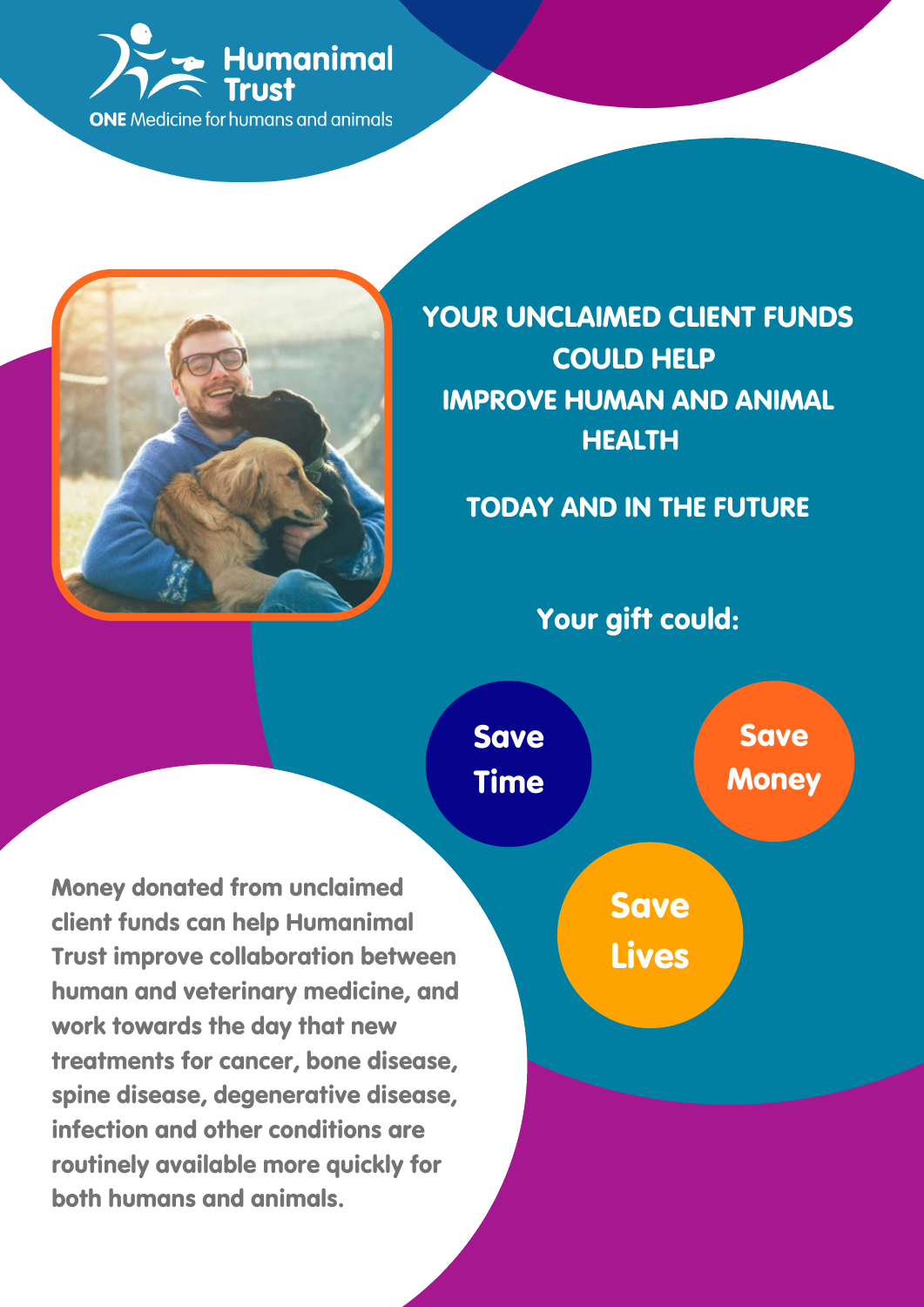### One Medicine for humans and animals How your gift will make a difference



Humanimal Trust is a Godalming-based charity established in 2014 to drive collaboration between vets, doctors and researchers so that humans and animals can benefit equally and more quickly from scientific progress.

We seek to achieve this by facilitating learning from naturally occurring conditions rather than from experimental animal models, helping them eventually to become obsolete. This is One Medicine.

#### Your support could help us:

- Increase awareness and improve understanding of One Medicine from the highest levels of human and veterinary medicine to the general public.
- Facilitate collaboration between human and veterinary medicine for example, by expanding and promoting our global Humanimal Hub – an online forum and interactive space where leading minds in human and animal medicine meet, collaborate and share knowledge and research.
- Inspire learners through our education programmes for all ages from primary school children to adult learners.
- Fund and share the learning from One Medicine research, helping both humans and animals to benefit from research into cancer, infection control and antibiotic resistance, bone and joint disease, brain and spine disease and regenerative medicine.
- Influence improvements in policy and practice, bringing together the best minds from all disciplines to develop and support best practice in One Medicine .

We receive no funds from Government. Everything we do is funded by the generosity of individuals or organisations like yours, motivated to make a difference to the future health of humans and animals alike. Will you join them ?

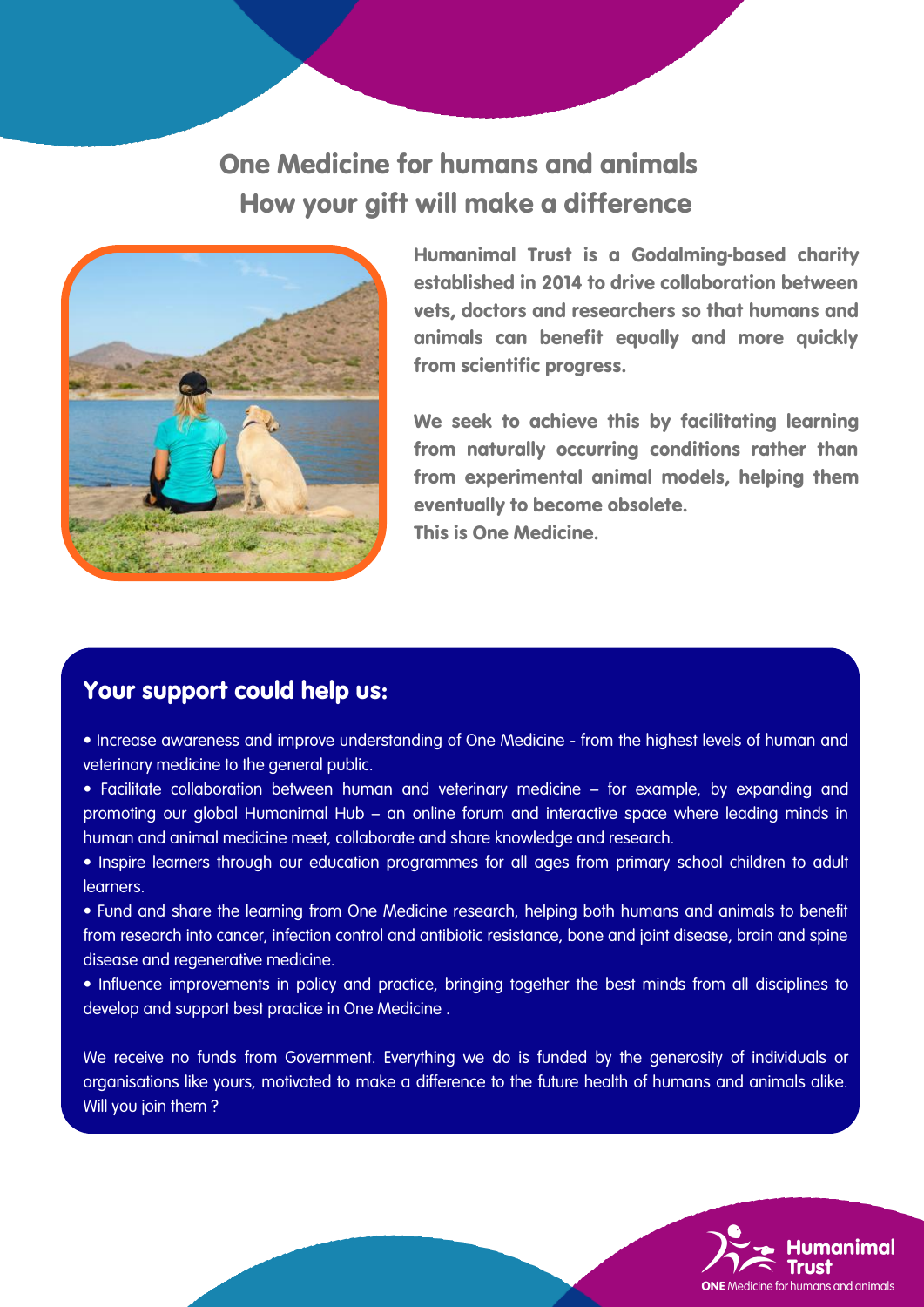# Could you help give both humans and animals the opportunity for better health?

Solicitors Regulation Authority's (SRA) rules\* and the Council of the Institute of Chartered Accountants for England & Wales (ICAEW) regulations\*\* allow practices to donate unclaimed client funds to charities.

If you hold funds in dormant accounts, would you pass them on to Humanimal Trust to help support our work to bring vets, doctors and researchers together to collaborate and share their knowledge for the benefit of both humans and animals; to help us fund ground-breaking One Medicine research; to expand our One Medicine education programmes for learners of all ages from primary to higher education - or more?

We can provide a suitable indemnity for individual client amounts exceeding £500.

For more information about using unclaimed funds to help us give humans and animals the opportunity for better health, please contact us via email at info@humanimaltrust.org.uk. Alternatively please complete the donation form overleaf.

| Organisation Name                                                                                                        |         |
|--------------------------------------------------------------------------------------------------------------------------|---------|
| Title                                                                                                                    |         |
|                                                                                                                          | Surname |
|                                                                                                                          |         |
|                                                                                                                          |         |
| Email <b>Executive Communication</b> Communication Communication Communication Communication Communication Communication |         |

Phone Number

\*SRA rules – Where the rightful owner cannot be traced, rules 20.1 and 20.2 of the Solicitors' Accounts Rules permit balances under £500 to be paid to charity without SRA permission, providing certain safeguards are met. Amounts over £500 can also be paid to charity, providing SRA permission is granted and Humanimal Trust can provide an indemnity letter for this purpose.

\*\*ICAEW regulations – The client must have remained untraced for five years. For sums of £10,000 and above (per client), Humanimal Trust is able to provide an indemnity for the sum provided.

for humans and animals